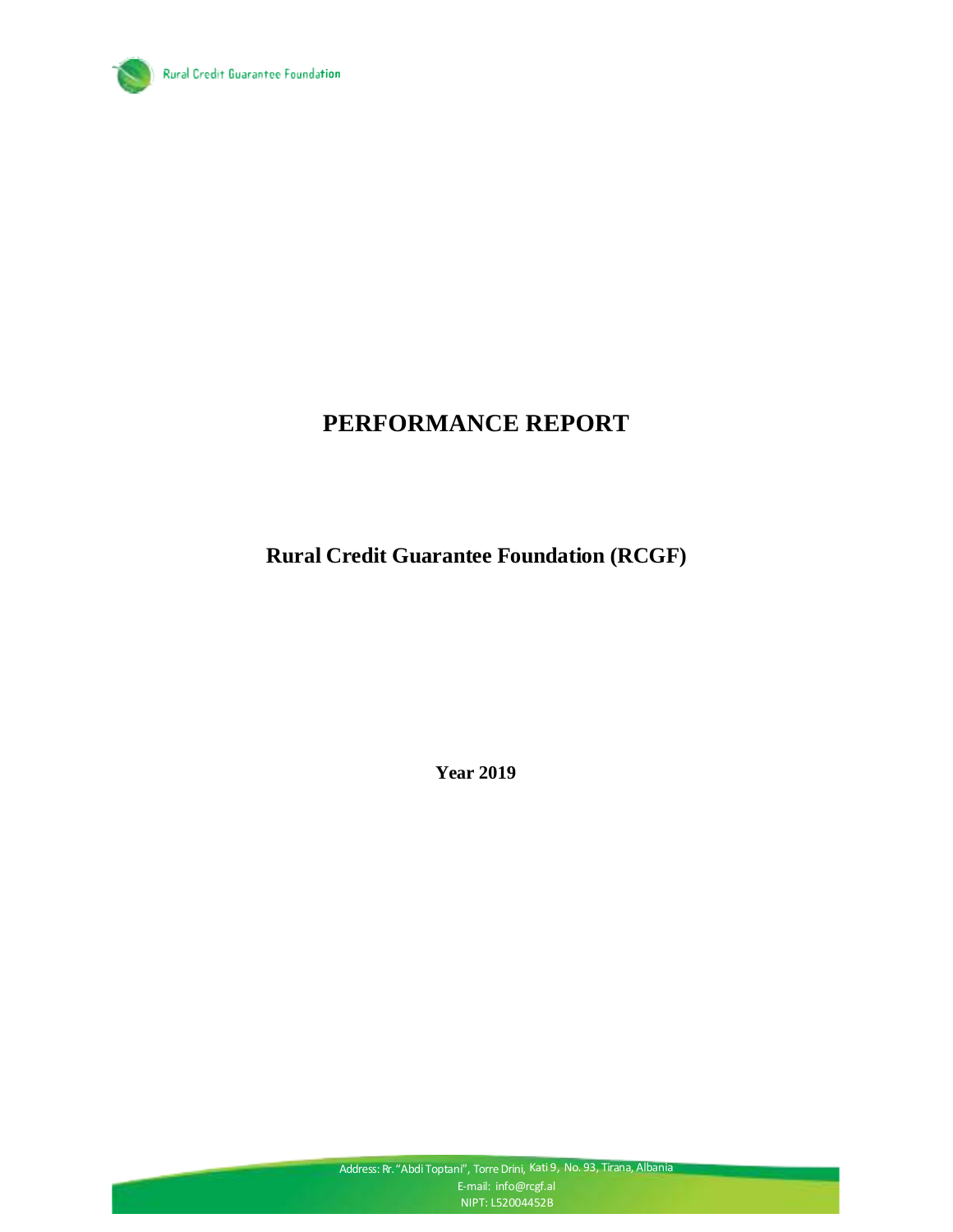

#### **Contents**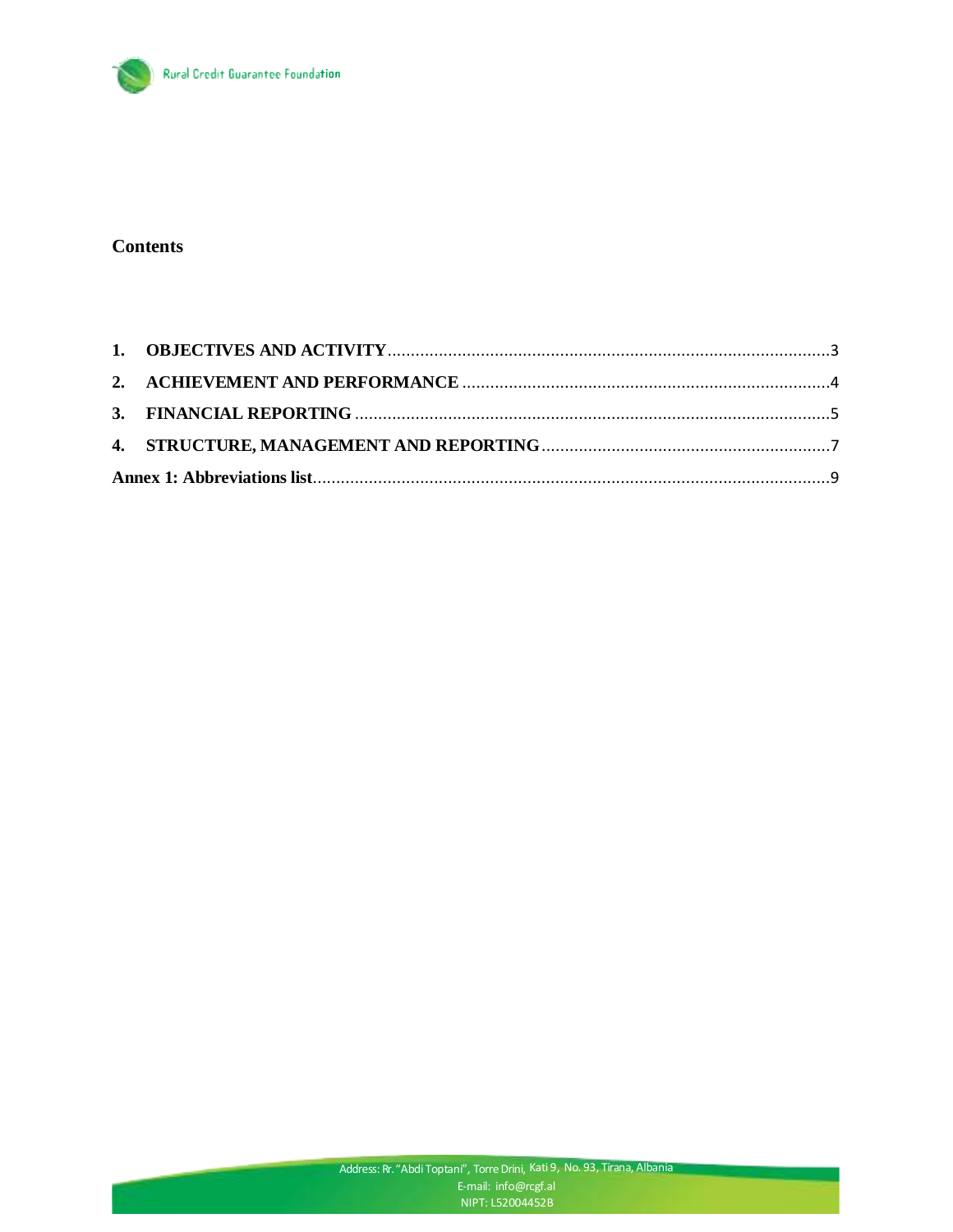

## <span id="page-2-0"></span>**1. OBJECTIVES AND ACTIVITY**

This report has been prepared in accordance with Article no. 22 (3) of Law 25/2018 On Accounting and Financial Statements, amended, where non-profit organizations in Albania are required to prepare and publish, together with their annual financial statements, a performance report. This report is prepared by those non-profit organizations that in their financial statements, the amount of assets or income exceeds the value of 30 million ALL. Rural Credit Guarantee Foundation meets this condition. The main purpose of the performance report is to ensure that a non-profit organization is publicly accountable to stakeholders in presenting its performance.

The Rural Credit Guarantee Foundation ("RCGF" and "Foundation") was established in July 2015 under the laws of the Republic of Albania. The idea was conceived as part of the EU framework of IPA to finance a program "Program for Rural Credit Guarantee" in Albania with the goal of increasing household incomes in Albania's rural areas. The activities were co-financed by the EU and the Government of Albania for a total value of EUR 5.5 million, out of which EUR 5 million were from EU and EUR 0.5 million were from the Government of Albania. The initial project running from November 2014 through March 2016 was implemented by KfW Development Bank. The Foundation's capital was increased by an additional EUR 30 million in December, 2018 from the German Government through KfW Development Bank, which continues to support the Foundation through technical assistance and studies.

RCGF mission is to provide access to finance, with the purpose to broaden the credit access in an underserved MSME segment in agriculture, rural markets as well as other sectors of the economy due to lack or insufficient collateral, to enable them to either survive or regain some lost capacity, resulting in job retention, recreation or creation.

The objective of the Foundation is to encourage banks and non-bank financial institutions ("NBFI") to provide financial services to micro, small and medium enterprises in various economic sectors of the economy including agriculture, agro-allied and rural businesses on a sustainable basis to enable them to create new jobs, grow and become more competitive.

To achieve this objective, RCGF partners with financial institutions and provides partial credit guarantees covering the credit risk associated with underlying, newly extended bank loans to:

- Micro, small and medium enterprises ("MSME") in the agro-sector specifically and rural areas in general, and MSME in other sectors of the economy.
- NBFI for on-lending to MSME in the agro-sector specifically and rural areas in general.

RCGF pursues its mission through a risk sharing guarantee mechanism for:

- a) bank loans to MSME businesses in agricultural sector specifically, in rural areas in general, and other sectors of the economy.
- b) commercial borrowings of non-banking financial institutions for on lending to MSME businesses in the agriculture sector specifically and in rural areas in general.

RCGF is a foundation that operates directly and independently in Albania, has no subsidiaries and is not affiliated with any other foundation.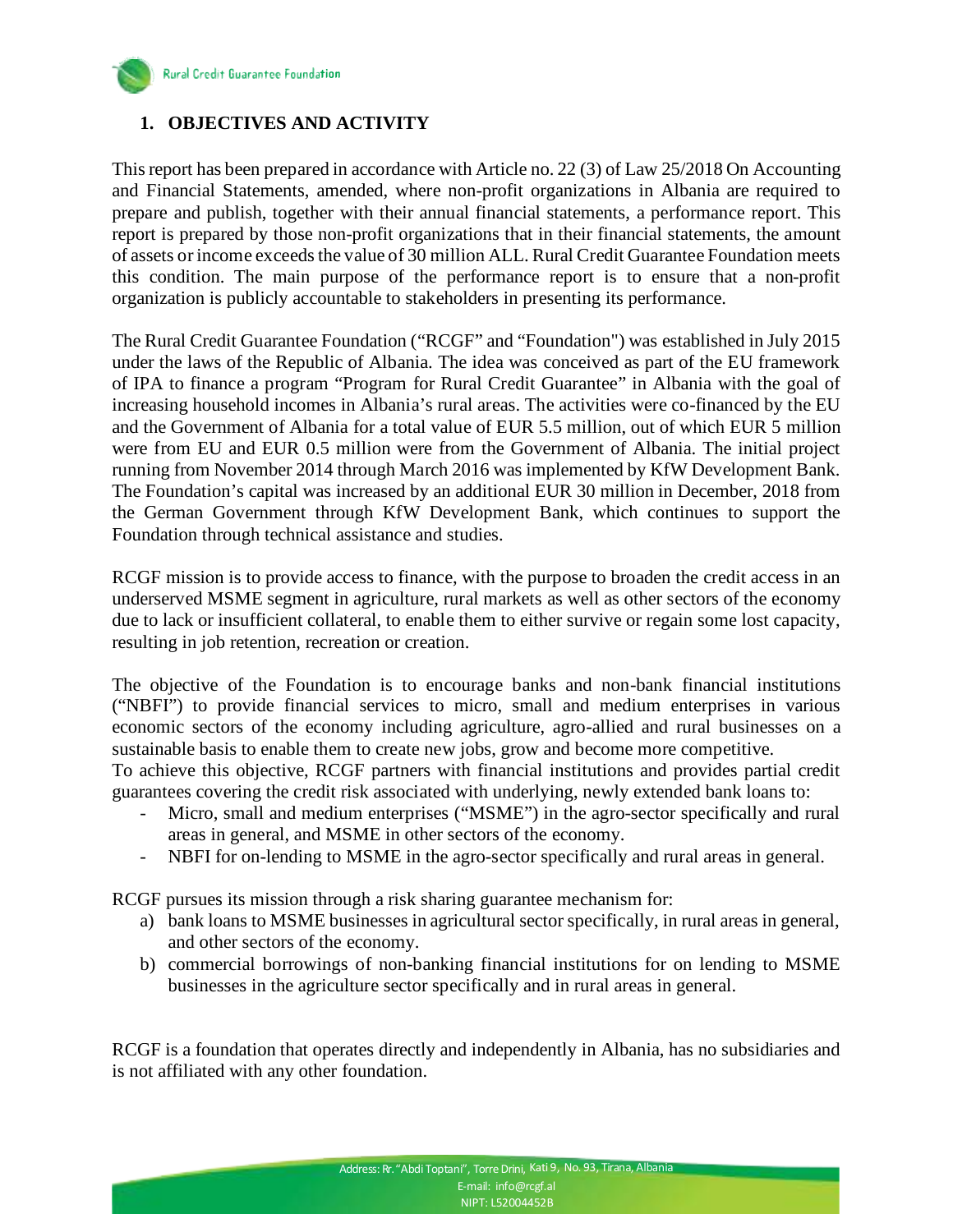

## <span id="page-3-0"></span>**2. ACHIEVEMENT AND PERFORMANCE**

As at December 31, 2019, RCGF through its guarantee instrument, has supported more than 5,748 agricultural borrowers for a total of EUR 19.1 million (out of which EUR 12.7 million was for NBFI), resulting in approximately 2,932 new jobs being created, and 4,821 jobs maintained mainly in the agricultural sector, as presented in the table no.1 below. Calculations are made by RCGF based on the data provided by the partner financial institutions (banks and NBFIs).

| <b>Number of Jobs</b>  |              |       |
|------------------------|--------------|-------|
| <b>Jobs Created</b>    | <b>Banks</b> | 395   |
|                        | <b>MFIs</b>  | 2,537 |
|                        | Total        | 2,932 |
| <b>Jobs Maintained</b> | <b>Banks</b> | 592   |
|                        | <b>MFIs</b>  | 4,229 |
|                        | <b>Total</b> | 4,821 |

 *Table no.1: Jobs created and jobs maintained since the foundation started providing guarantees Source: RCGF calculations* 

RCGF is not limited to any geographic area or business activity in Albania, as long as it is in agriculture, agro processing, services and rural areas.

In December 2019, an outbreak of a new strain of coronavirus, COVID-19, emerged in Wuhan, China. Within weeks, despite efforts to contain the virus in China that included widespread shutdowns of cities and businesses, the number of those infected grew significantly, and beyond China's borders including Albania. On 11 March 2020, the World Health Organization announced a pandemic situation due to the global emergency caused by the outbreak of COVID 19. The coronavirus outbreak is still evolving and its effects remain unknown.

As at April 6, 2020 the Foundation's Board of Directors has approved a new product launched by the Foundation, for companies affected by the current crisis caused by Covid-19, which it is implementing through a new window aiming to sustainably provide access to finance to MSME business activities impacted by this crisis and collateral enforced measures.

The funds allocated by RCGF for this product from the existing capital funds are EUR 10 million. The purpose is to contribute to the revival of the Albanian economy and generation or retention of employment in productive sectors through intermediation with financial instruments. The facility is a temporary one for both existing and new clients, foreseen to be available up to the end of the year with the possibility of extension, should this be deemed necessary.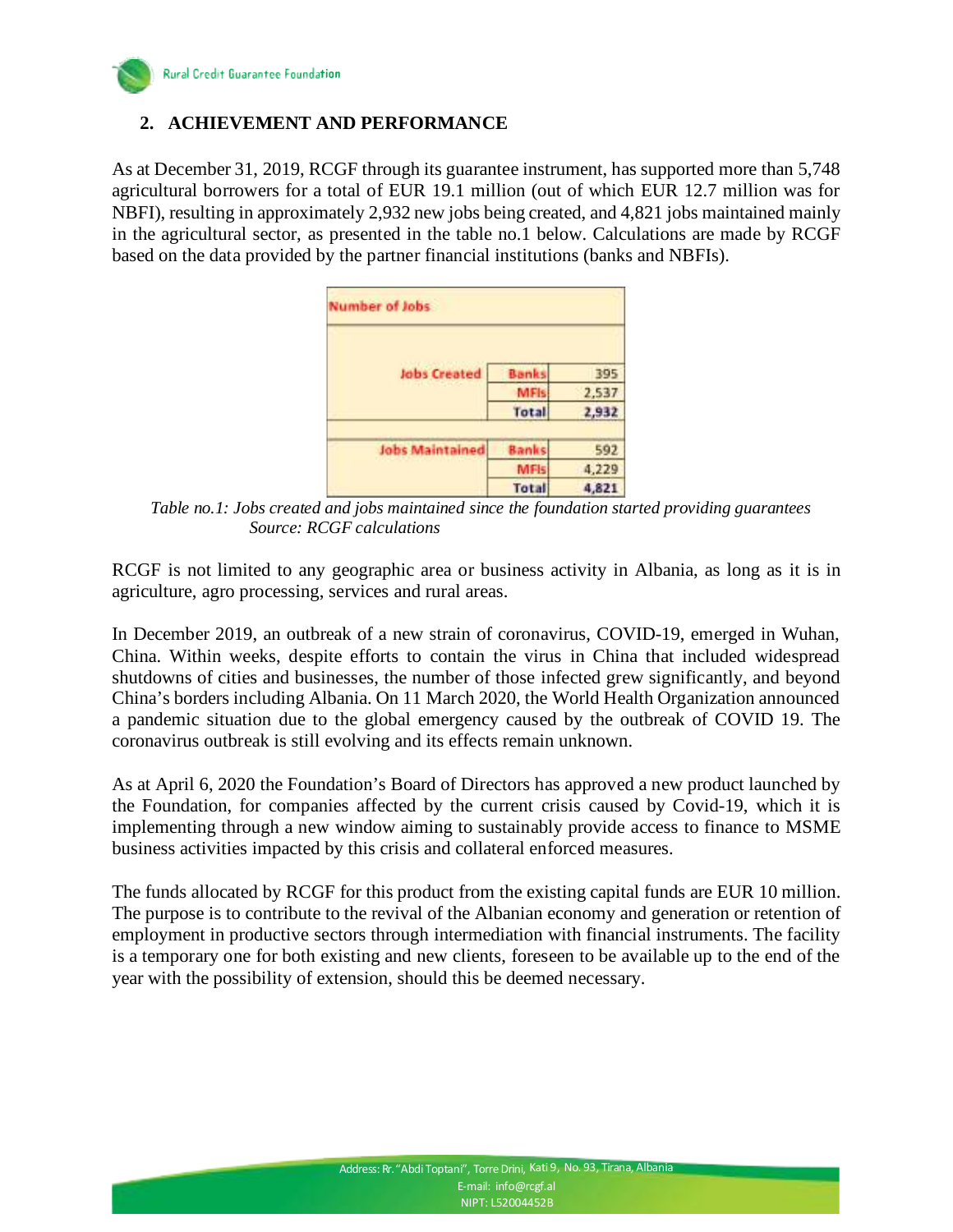

# <span id="page-4-0"></span>**3. FINANCIAL REPORTING**

At the end of 2015, RCGF received EUR 3.57 million from EU. These funds were transferred from KfW to RCGF, based on the financial agreement that RCGF and KfW had signed for the guarantee activity.

Moreover, during 2015 and 2016, RCGF received a grant of EUR 0.5 million from the Ministry of Agriculture and Rural Development according to IPA 2012 Program. The purpose of this grant was to compensate the Foundation for operating expenses incurred.

During 2018, KfW and RCGF entered an agreement for a new funding up to the amount of 5 million EUR, divided in 2 tranches of 4.35 million EUR and 0.65 million EUR. The agreement was signed on September 12, 2018. Later on the year, on December 5, 2018, KfW and RCGF signed a new agreement for a new funding of the amount 25 million EUR. As at December 20, 2018 there were disbursed the first tranche of the first agreement, and all the funding from the second agreement. The total amount received in 2018 is 29.35 million EUR. The purpose of this financial contribution was to increase the guarantee capital of RCGF used for issuing guarantees to the benefit of micro, small and medium enterprises in the Regular Window and Green Window.

The funds are used to provide guarantees for customers through banking institutions on 50/50 risk sharing basis and with maximum ceiling of Eur 500,000 for Regular Window and Eur 250,000 for Green Window and also guarantees for the commercial borrowings of NBFI from local banks under separate guarantees.

|                                        |                                  | <b>Disbursed</b><br>amount |
|----------------------------------------|----------------------------------|----------------------------|
|                                        | <b>Outstanding Balance (ALL)</b> | guaranteed (ALL)           |
| Guarantees to NOA                      | 435,000,000                      | 435,000,000                |
| Guarantees to FedInvest                | 331,825,000                      | 375,800,000                |
| Guarantees to Unifin                   | $\theta$                         | 23,000,000                 |
| Guarantees to Fondi Besa               | 405,495,000                      | 405,495,000                |
| Guarantees to Credins Bank's customers | 154,701,216                      | 227,878,907                |
| Guarantees to BKT's customers          | 93,992,909                       | 164,452,521                |
| <b>Total in ALL</b>                    | 1,421,014,125                    | 1,631,626,427              |

As at December 31, 2019 the guarantees provided are as follows:

Outstanding balance is related with the outstanding balance of the loans guaranteed by the RCGF. Disbursed amount guaranteed is related with the guaranteed amount of the disbursed loans, which is 50% of the total amount disbursed for banking institutions, and 100% of the amounts disbursed for micro financing institutions.

The Foundation has invested the capital funds in securities (Treasury bills, Bonds, Eurobonds) issued by the Government of Albania and these investments are used as collateral for the financial guarantee contracts that are given to banks and NFBI's.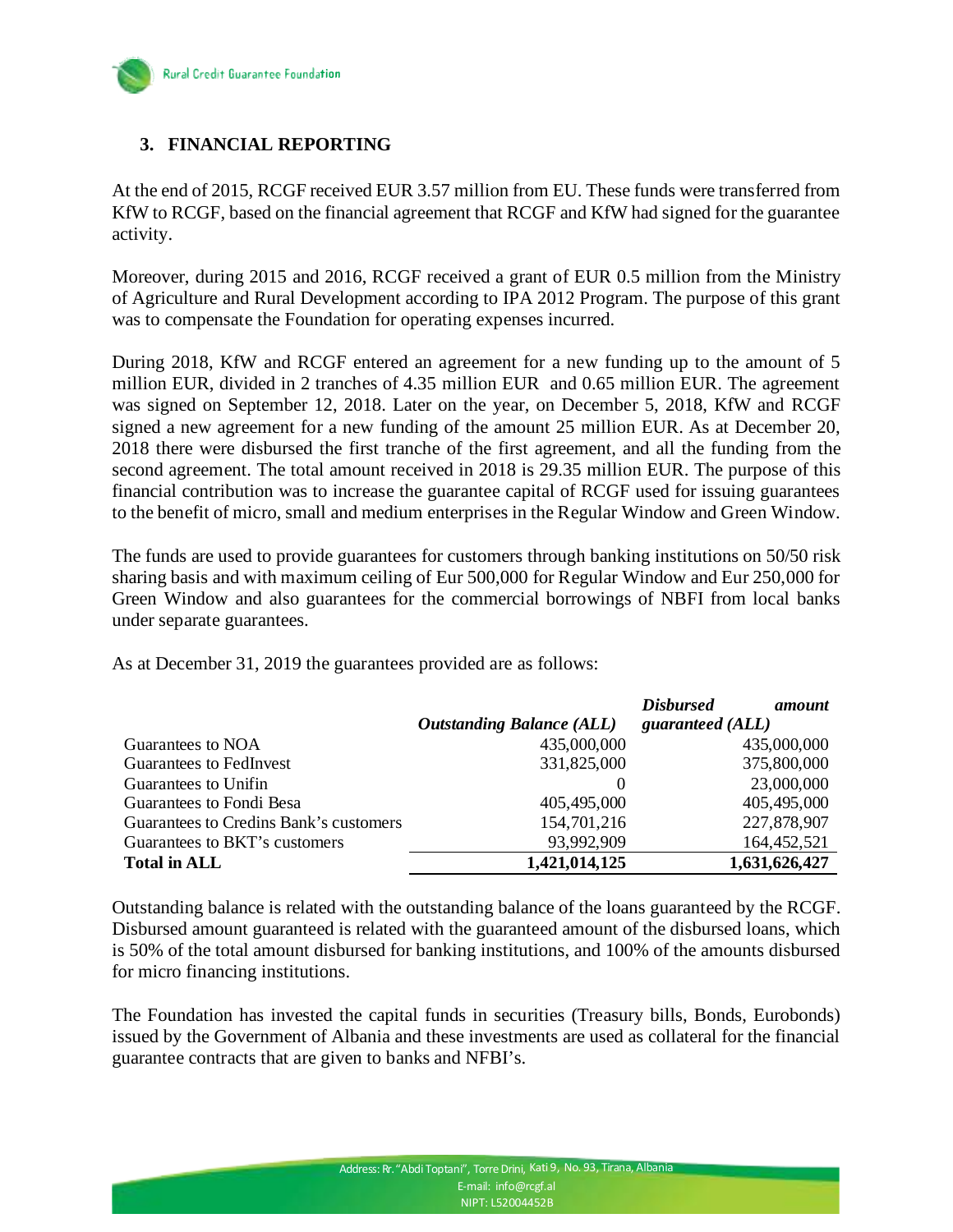

## **3. FINANCIAL REPORTING (CONTINUED)**

RCGF continuously looks for new partner institutions to achieve its mission. As at December 31, 2019, the partner Banks and NBFIs of RCGF are as follows:

Banks:

- 1) National Commercial Bank (BKT)
- 2) Credins Bank
- 3) Union Bank
- 4) First Investment Bank (FiBank)

RCGF was also in negotiations with OTP Bank and finalized the signing of the partnership agreement in January 2020.

Non-banks Financial Institutions (NBFIs):

- 1) NOA
- 2) FEDInvest
- 3) UniFin
- 4) Fondi BESA

The Foundation operates on the going concern principle, which is the assumption that the Foundation will remain in business for the foreseeable future based on its objectives for issuance of financial guarantees. Based on the approved budget, the Foundation plans to increase its operational activity and positive results is foreseen in the coming year.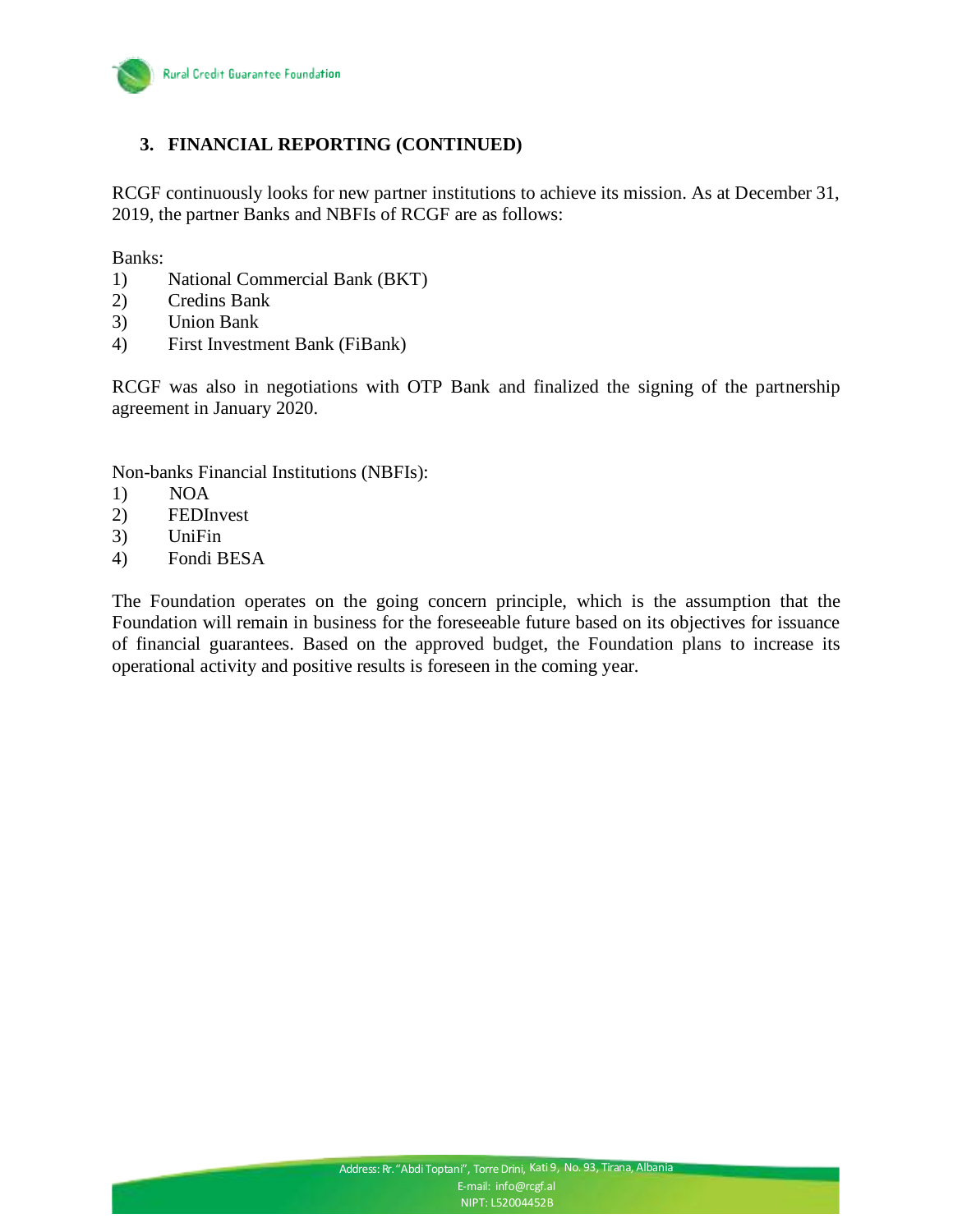Rural Credit Guarantee Foundation

#### <span id="page-6-0"></span>**4. STRUCTURE, MANAGEMENT AND REPORTING**

Rural Credit Guarantee Foundation is a Foundation registered under the laws of the Republic of Albania, known as 'RCGF', with NIPT number L52004452B, with the Court Decision for Foundation Establishment no. 518 dated 08 July 2015, located at street 'Abdi Toptani', Torre Drin, 9th Floor, No 93, 1001, Tirana, Albania.

RCGF's day to day management is run by the Executive Director and reports to a Supervisory Board. The Board of Directors is the highest level of governance, with 3 members, respectively Ms. Bahrije Dibra representing KfW Development Bank, Ms. Lauresha Grezda representing the Ministry of Agriculture and Rural Development and Mr. John Khoury, who currently chairs the Board, is nominated by KfW and the Ministry of Agriculture and Rural Development.

The organizational structure of RCGF is presented in the figure no.1 below:



#### *Figure 1. Organization Structure of RCGF*

Regarding the financial guarantees, the Executive Director can contractually commit the Foundation for a value up to EUR 500.000 (or respective equivalent in ALL). The financial guarantee contracts with value exceeding the amount of EUR 500.000 are subject to the preliminary approval of the Board of Directors.

The Donors of RCGF are: KfW, European Union and the Ministry of Agriculture and Rural Development.

One of the objectives of KfW as a development bank and of EU as a unique economic and political union, is to provide financing to governments, public enterprises and commercial banks engaged in microfinance and SME promotion in developing countries to help MSME to either survive or regain some lost capacity, retaining and creating jobs. This objective constitutes the mission and the purpose of RCGF.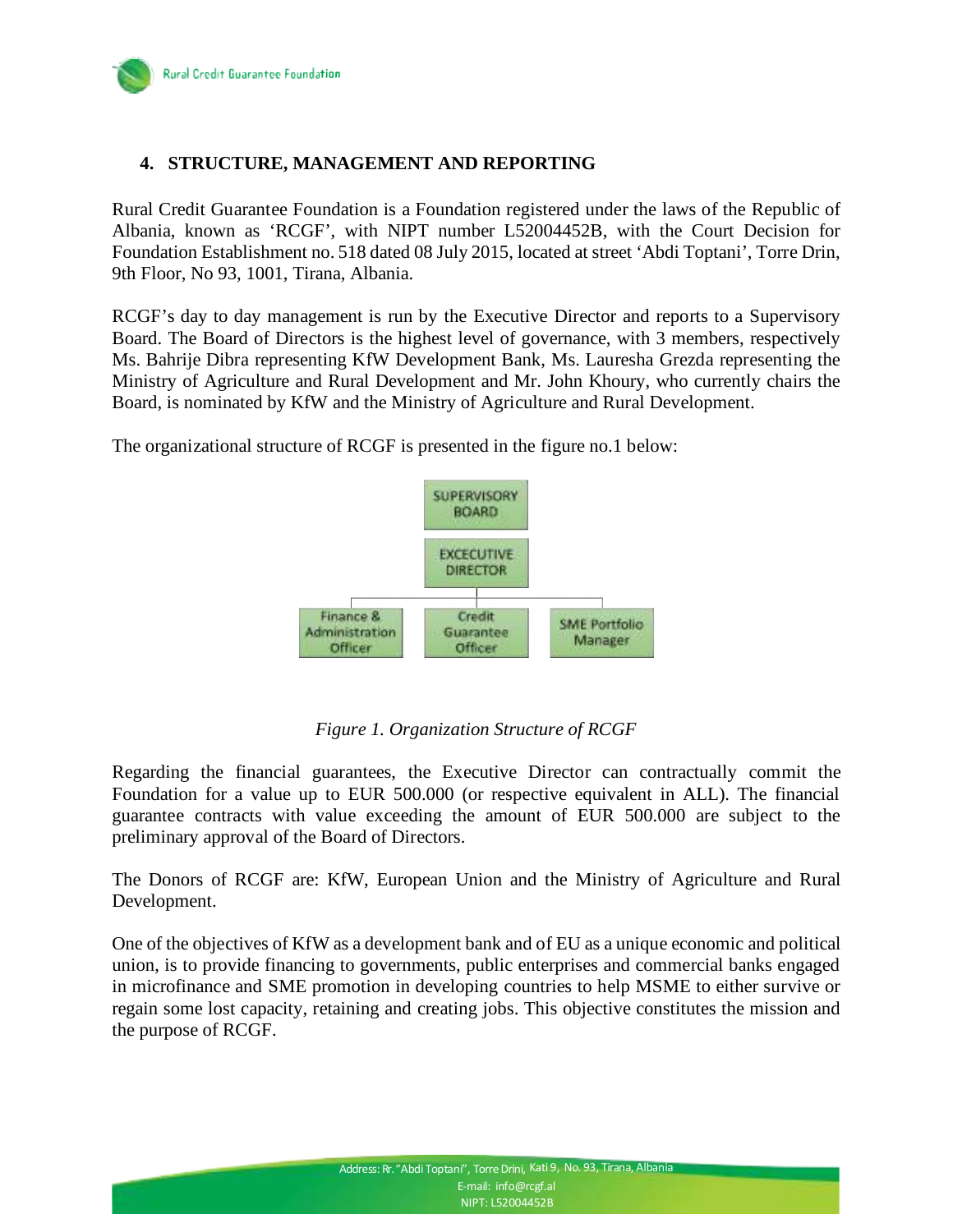

Rund Grodst Guarantee Essedation

This report of the Foundation as at and for the year ended December 31, 2019 was prepared by the Management of Rural Credit Guarantee Foundation on June 23, 2020, and approved by the Chairman of the RCGF Board of Directors:

Prepared by:

Mr. Bajram Korsita **Executive Director** 

Date: June 23, 2020



Approved by:

Mr. John P. Khoury Chairman of the Board

Date: July 06, 2020